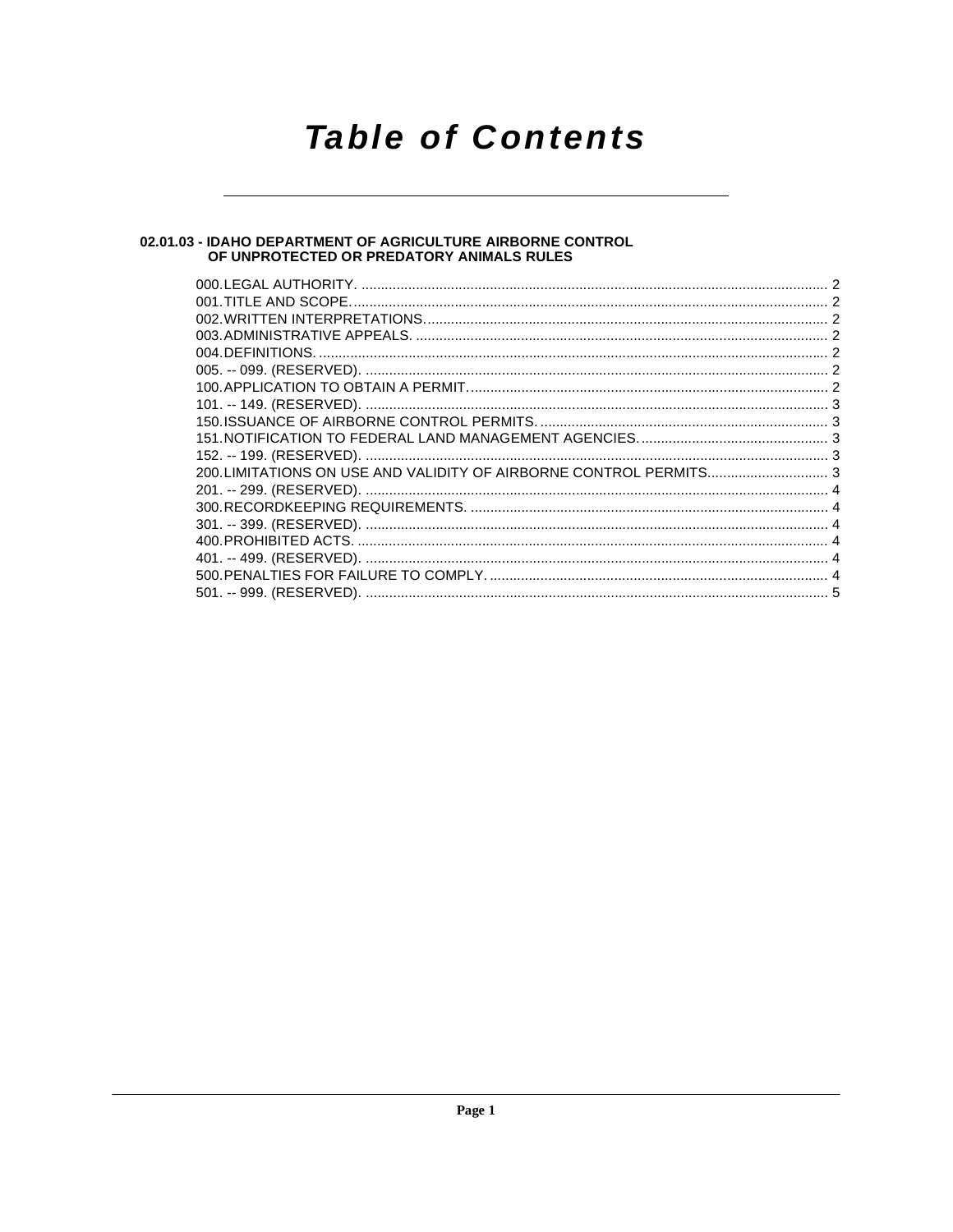#### **IDAPA 02 TITLE 01 Chapter 03**

### **02.01.03 - IDAHO DEPARTMENT OF AGRICULTURE AIRBORNE CONTROL OF UNPROTECTED OR PREDATORY ANIMALS RULES**

#### <span id="page-1-1"></span><span id="page-1-0"></span>**000. LEGAL AUTHORITY.**

This chapter is adopted under the legal authority of Section 22-102A, Idaho Code. (5-24-95)

#### <span id="page-1-2"></span>**001. TITLE AND SCOPE.**

The title of this chapter is the "Idaho Department of Agriculture Airborne Control of Unprotected or Predatory Animals Rules". This chapter has the following scope: these rules govern the issuance of permits for the airborne control of unprotected or predatory animals and establish the duties of permittees. The official citation of this chapter is IDAPA 02.01.03.000 through 02.01.03.999. For example, the citation for this Section is IDAPA 02.01.03.001. (5-24-95)

#### <span id="page-1-3"></span>**002. WRITTEN INTERPRETATIONS.**

There are no written interpretations of these rules. (5-24-95)

#### <span id="page-1-4"></span>**003. ADMINISTRATIVE APPEALS.**

There is no provision for administrative appeals before the Department of Agriculture under this chapter. Hearing and appeal rights are set forth in Title 67, Chapter 52, Idaho Code. (5-24-95)

#### <span id="page-1-12"></span><span id="page-1-5"></span>**004. DEFINITIONS.**

<span id="page-1-8"></span>

|     | <b>Airborne Control.</b> While airborne in any aircraft, to shoot or attempt to shoot, drive off, or kill |             |
|-----|-----------------------------------------------------------------------------------------------------------|-------------|
|     | unprotected or predatory animals.                                                                         | $(5-24-95)$ |
| 02. | <b>Aircraft.</b> Any contrivance used for flight in the air.                                              | $(5-24-95)$ |
| 03. | <b>Department.</b> The Idaho Department of Agriculture.                                                   | $(5-24-95)$ |

<span id="page-1-16"></span><span id="page-1-14"></span><span id="page-1-13"></span><span id="page-1-10"></span>**04. Director**. The Director of the Idaho Department of Agriculture. (5-24-95)

**05. Predatory Animal**. An animal which needs to be controlled in order to protect land, water, wildlife, livestock, domesticated animals, human life, or crops. For the purpose of administering Idaho Code Section 22-102A and these rules, the following animals are designated as predatory animals: (1) coyotes; and (2) red fox. Red fox may be controlled in the areas where the Idaho Department of Fish and Game has established a year-round hunting season for red fox, and, in consultation with the Idaho Department of Fish and Game, in specific areas, outside the areas where a year-round hunting season has been established, where red fox are causing predation problems. The Director may designate additional animals as predators after consultation with the Idaho Department of Fish and Game.  $(5-24-95)$ 

<span id="page-1-15"></span>**06. Person**. An individual, partnership, corporation, company, association, private organization or private entity of any character. (5-24-95)

<span id="page-1-18"></span>**07. Unprotected Animal**. An animal which is not designated as protected, threatened, or endangered under federal or state law. (5-24-95)

#### <span id="page-1-6"></span>**005. -- 099. (RESERVED).**

#### <span id="page-1-11"></span><span id="page-1-7"></span>**100. APPLICATION TO OBTAIN A PERMIT.**

**01. Airborne Control Permit Required**. Any person who engages in the airborne control of unprotected or predatory animals must obtain a permit from the Department. (5-24-95)

<span id="page-1-17"></span><span id="page-1-9"></span>**02. Required Application Form**. An application for an airborne control permit shall be on a form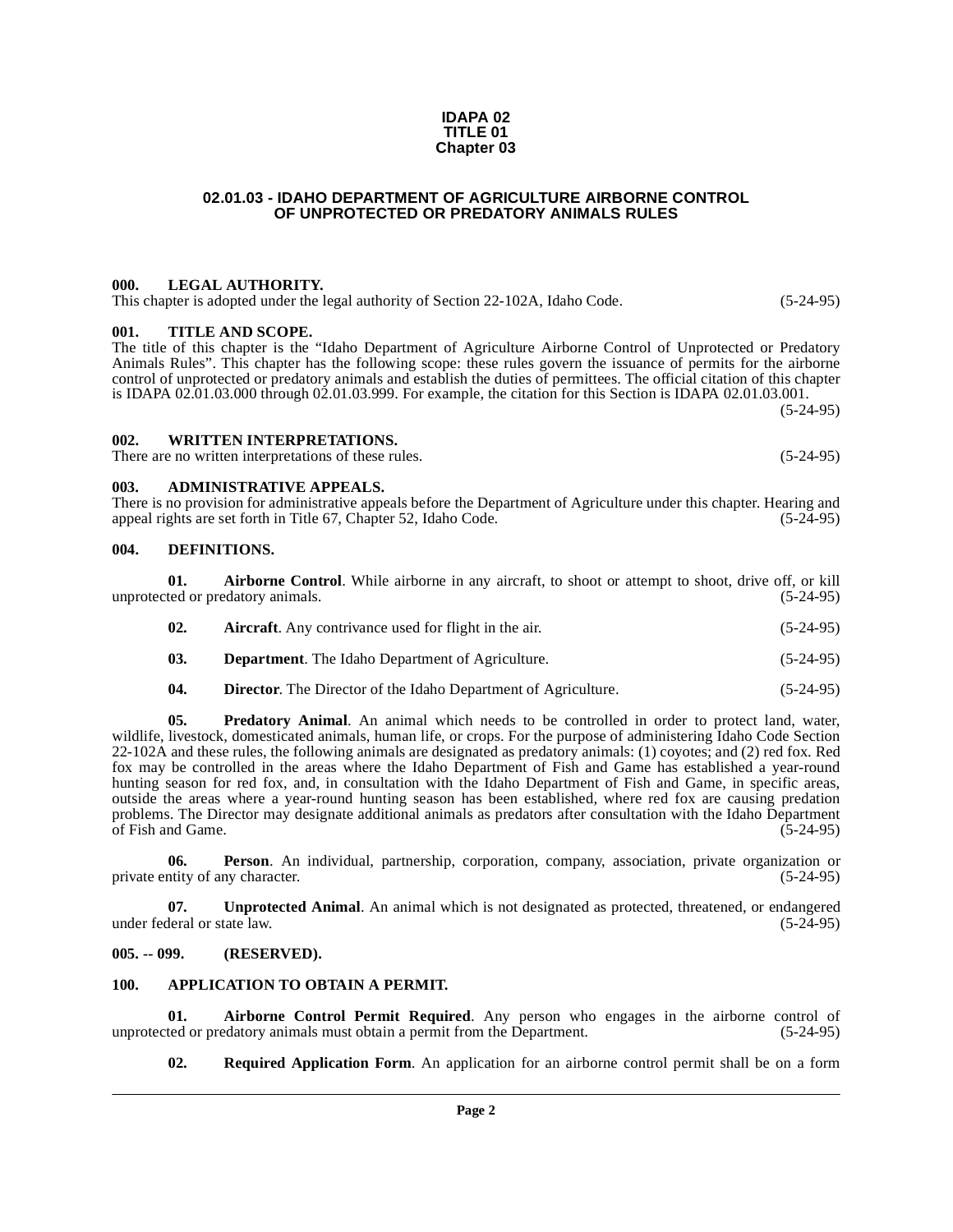#### **IDAHO ADMINISTRATIVE CODE IDAPA 02.01.03 - Airborne Control of Unprotected or Predatory Animals Rules**

<span id="page-2-11"></span>provided by the Department. (5-24-95) **03. Required Information On Application**. The applicant shall provide all information requested on cation form, including: (5-24-95) the application form, including: a. Name and address of the applicant; (5-24-95) b. The purpose for the permit, specifically identifying whether the resource to be protected is land, ildlife, livestock, domestic animals, crops, or human life; (5-24-95) water, wildlife, livestock, domestic animals, crops, or human life; c. A statement regarding the threat, danger, or menace to the resource requiring protection; (5-24-95) d. Common name of animal to be controlled; (5-24-95) e. The geographic location of the property where the applicant intends to conduct airborne control; (5-24-95) f. Description of the aircraft to be used, including make, model, aircraft number, owner, pilot, and location where the aircraft is based; and (5-24-95) g. The period of time for which the permit is requested. (5-24-95) **04. Written Consent From Private Landowner Required**. The applicant must submit a written document from each owner of private land on whose property the applicant plans to conduct airborne control operations indicating that the applicant has the permission of the owner to engage in such activities on that property. The applicant must also provide the name, address, and telephone number of the owner of the property from whom such permission was obtained. (5-24-95) such permission was obtained. **05. Incomplete Application**. Failure to provide any of the required information for the application cause for denial of a permit. (5-24-95) shall be cause for denial of a permit.

# <span id="page-2-14"></span><span id="page-2-5"></span><span id="page-2-0"></span>**101. -- 149. (RESERVED).**

### <span id="page-2-6"></span><span id="page-2-1"></span>**150. ISSUANCE OF AIRBORNE CONTROL PERMITS.**

In determining whether the permit application should be granted or denied, the Director may give reasonable consideration to the following factors: (5-24-95) consideration to the following factors:

<span id="page-2-12"></span>**01.** Threat To Resource. The threat, danger, or menace to the resource requiring protection. (5-24-95)

<span id="page-2-13"></span><span id="page-2-9"></span>**02. Type Of Control**. Whether the animals are to be driven off or killed.  $(5-24-95)$ 

**03. Number Of Permits Issued**. The number of permits issued for the same type of animal in the same geographic location. (5-24-95)

#### <span id="page-2-8"></span><span id="page-2-2"></span>**151. NOTIFICATION TO FEDERAL LAND MANAGEMENT AGENCIES.**

Information concerning airborne control activities authorized to be conducted under these rules will be provided to those federal land management agencies on whose land the activities are to be conducted. This provision shall not be interpreted to require a permit applicant to obtain permission from the federal land management agency to conduct airborne control activities as a condition of receiving the permit from the Department. (5-24-95)

## <span id="page-2-3"></span>**152. -- 199. (RESERVED).**

## <span id="page-2-7"></span><span id="page-2-4"></span>**200. LIMITATIONS ON USE AND VALIDITY OF AIRBORNE CONTROL PERMITS.**

<span id="page-2-10"></span>**01. Possession Of Permits By Permittee**. Permits must be in the possession of the permittee when g any privileges thereunder. (5-24-95) exercising any privileges thereunder.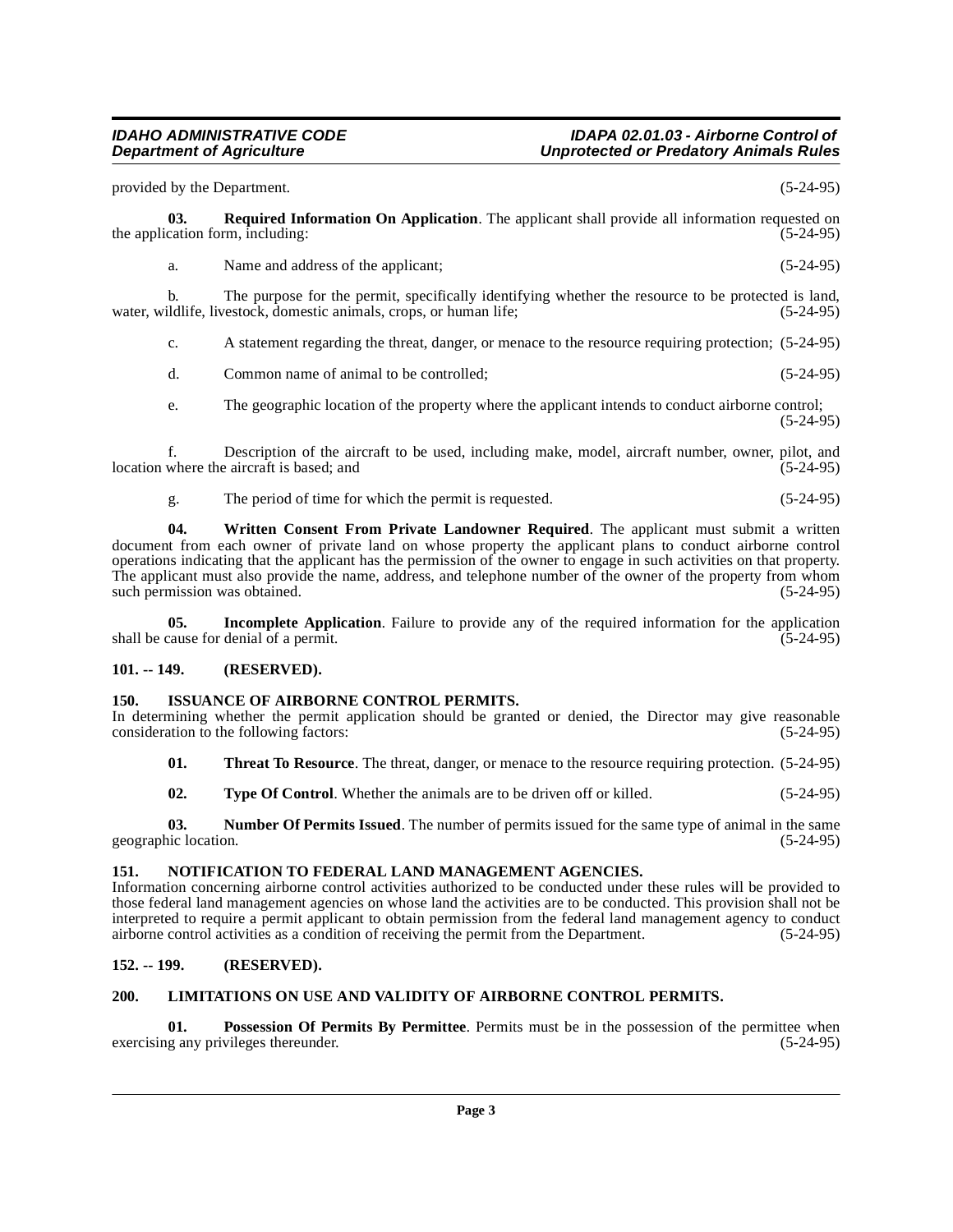**02. Expiration Of Permits**. Permits will be valid from the date of issuance and will expire on June 30 of each year. (5-24-95) of each year.  $(5-24-95)$ 

<span id="page-3-8"></span><span id="page-3-7"></span>**03. Exclusive To Permittee**. Permits are not transferable. (5-24-95)

<span id="page-3-9"></span><span id="page-3-6"></span>**04. Geographic Limitation**. Permits are valid only for the geographic area specified. (5-24-95)

**05. Changes In Application Information**. Any person who has been issued a permit under the provisions of these rules shall immediately notify the Department of any changes in the information supplied in the application or any changes in the conditions under which the permit was issued. (5-24-95)

### <span id="page-3-0"></span>**201. -- 299. (RESERVED).**

### <span id="page-3-15"></span><span id="page-3-1"></span>**300. RECORDKEEPING REQUIREMENTS.**

**01. Recordkeeping By Permittee**. Any person who has been issued a permit under the provisions of es shall maintain records of airborne control activities including the following information: (5-24-95) these rules shall maintain records of airborne control activities including the following information:

<span id="page-3-14"></span>

| a. | The resource protected: | $(5-24-95)$ |
|----|-------------------------|-------------|
|    |                         |             |

- b. The common name of animal and number of animals controlled; (5-24-95)
- c. The geographic location of the property where airborne control was conducted; and (5-24-95)
- <span id="page-3-16"></span>d. The specific dates on which the person was engaged in airborne control activity. (5-24-95)

**02. Summary Of Control Activities**. A summary of all control activities, including the information specified in Subsection 300.01, shall be submitted to the Director within thirty (30) working days after the end of each calendar quarter.  $(5-24-95)$ each calendar quarter.

#### <span id="page-3-2"></span>**301. -- 399. (RESERVED).**

#### <span id="page-3-12"></span><span id="page-3-3"></span>**400. PROHIBITED ACTS.**

<span id="page-3-13"></span>

|         | 01.            | Prohibited Acts Defined. No person shall:                                                           | $(5-24-95)$ |
|---------|----------------|-----------------------------------------------------------------------------------------------------|-------------|
|         | a.             | Engage in airborne control activities without a valid airborne control permit.                      | $(5-24-95)$ |
|         | $\mathbf{b}$ . | Use an airborne control permit to hunt for sport.                                                   | $(5-24-95)$ |
|         | c.             | Kill any type of animal different from the type of animal specified on the permit.                  | $(5-24-95)$ |
|         | d.             | Transfer an airborne control permit to another person.                                              | $(5-24-95)$ |
| permit. | e.             | Engage in airborne control activities in a geographic area different from the area specified on the | $(5-24-95)$ |
|         | f.             | Engage in airborne control activities after the time limit on the permit expires.                   | $(5-24-95)$ |

#### <span id="page-3-4"></span>**401. -- 499. (RESERVED).**

#### <span id="page-3-11"></span><span id="page-3-5"></span>**500. PENALTIES FOR FAILURE TO COMPLY.**

**01.** Penalties Defined. Any person who violates any provision of these rules is subject to the following penalties: (5-24-95) penalties: (5-24-95)

<span id="page-3-10"></span>a. Pursuant to the provisions of Chapter 52, Title 67, Idaho Code, the Director may deny, suspend,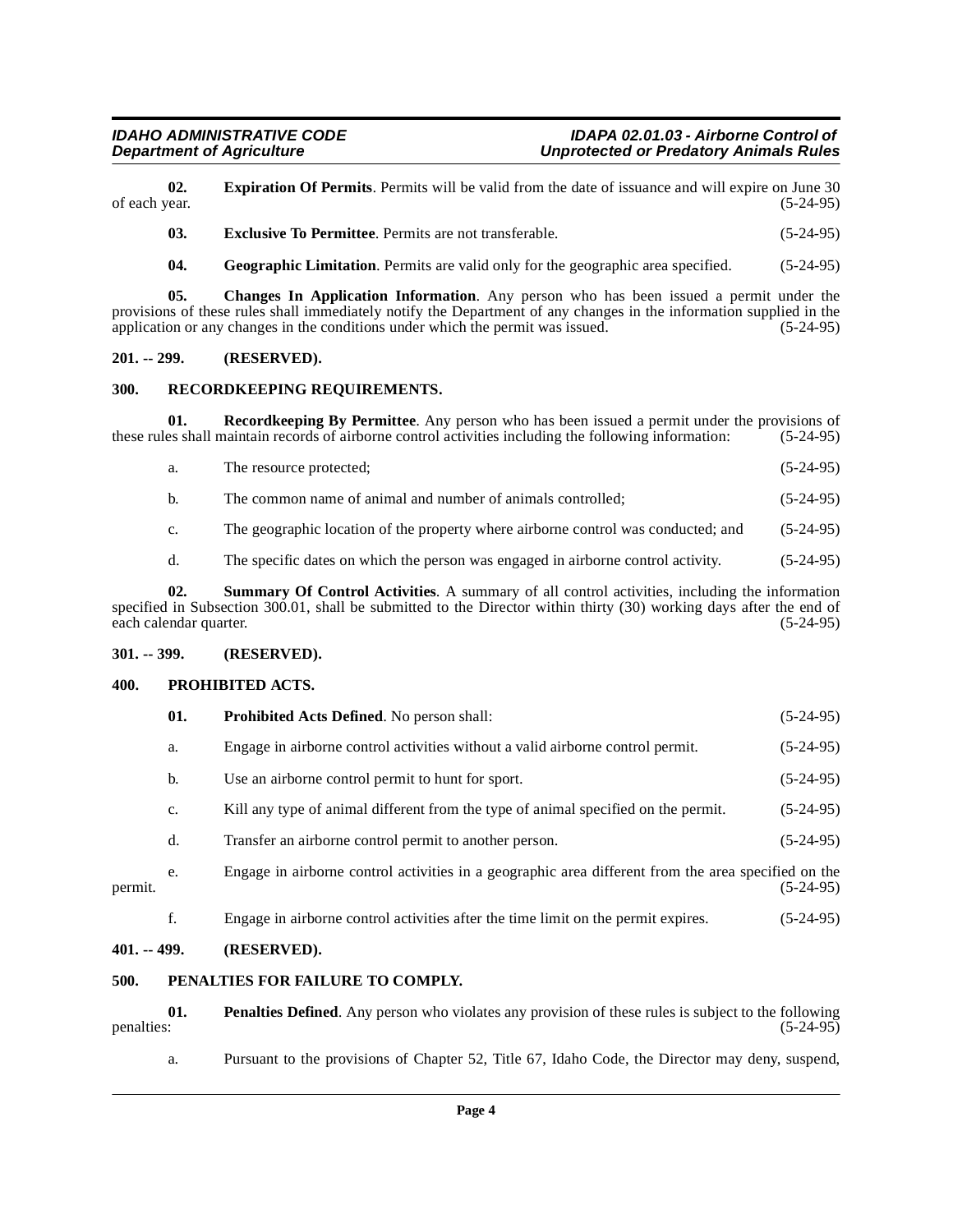revoke, or modify any permit requested or issued under these rules in any case in which the Director finds that the applicant or the permittee has failed to comply with the provisions of these rules. (5-24-95)

b. Pursuant to Section 22-102A, Idaho Code, any violation of these rules shall constitute a civil offense for which a civil penalty of not to exceed one thousand dollars (\$1,000) may be imposed per incident of violation. (5-24-95)

<span id="page-4-0"></span>**501. -- 999. (RESERVED).**